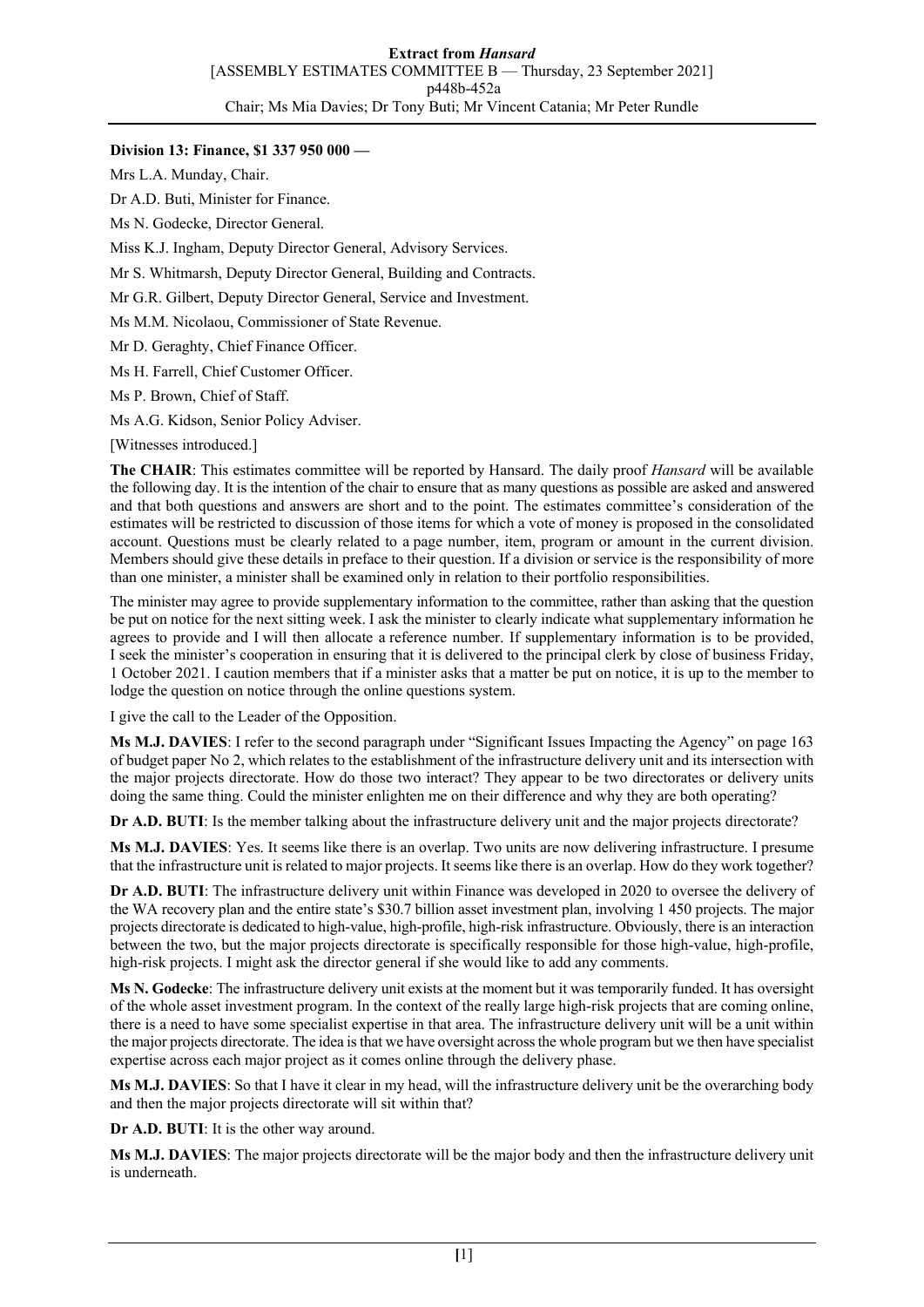**Ms N. Godecke**: It is a directorate—major projects and infrastructure delivery, and they sit as a directorate within the Department of Finance. At the moment, we have Buildings and Contracts, which basically oversees all the infrastructure delivery. The new directorate will be called the major projects directorate, and it will have responsibility not only for the new major project delivery, but also the overarching infrastructure delivery unit will actually sit as part of that directorate.

**Ms M.J. DAVIES**: What are qualified as major projects?

**Dr A.D. BUTI**: For instance, a major project would be the new women's and babies' hospital, the redevelopment of Bunbury Hospital at South West Campus and Peel Health Campus, the new metropolitan facility for the Department of Primary Industries and Regional Development, and new and upgraded laboratories. They are major complex infrastructure.

**Ms M.J. DAVIES**: Have criteria been created or is it done on a case-by-case basis through cabinet or the department?

**Dr A.D. BUTI**: There are no set criteria. It is what is considered to be a major spend and obviously of significant importance and complexity.

**Ms M.J. DAVIES**: Obviously, that will be decided when something is announced or the government makes a decision to proceed; it will be in the sheep run and drafted off to the major projects directorate. Who makes the ultimate decision—the Expenditure Review Committee or cabinet?

**Dr A.D. BUTI**: The decision is made by cabinet.

**Ms M.J. DAVIES**: How many staff will be involved in that directorate?

**Dr A.D. BUTI**: I will hand over to the director general.

**Ms N. Godecke**: There are approximately 40 staff, and that will obviously flex as further major projects come into the directorate. Twenty-three of those are existing infrastructure delivery unit staff who are temporarily funded and will become permanently funded. Seven new staff are in the major projects directorate, six new staff are fee-funded directly from the projects, not appropriation funded, and four existing roles that sit within the Buildings and Contracts area will be transferred across, and they are linked to current major projects that are winding down.

**Ms M.J. DAVIES**: Will the positions occupied by the people who have been shifted from within the department to become part of that directorate be backfilled, or were they just transferred across to the new directorate?

[2.50 pm]

**Dr A.D. BUTI**: The roles have been transferred; that role does not exist anymore, so it does not need to be backfilled.

**Ms M.J. DAVIES**: I refer to page 163 and paragraph 6, relating to market-led proposals. It mentions that two proposals have been finalised under the MLP process. Is there information—I think I have seen it somewhere, so I am happy with an answer of yes or no—on how many MLPs have been received and assessed or knocked out along the way?

**Dr A.D. BUTI**: As the Leader of the Opposition knows, the market-led proposals process is a very important policy, but it is only when proposals get to a certain stage that they become public. Information that is publicly available is on the MLP website. Once a proposal gets to stage 2, it becomes public, but I am unable to let the Leader of the Opposition know about anything prior to stage 2.

**Ms M.J. DAVIES**: When a project reaches stage 2, it is either accepted or rejected, and then whether it has been accepted or rejected becomes public. Do we get to know about the ones that fall off?

**Dr A.D. BUTI**: The ones that fall off or are rejected are not published.

**Ms M.J. DAVIES**: Is there a way of knowing the total number of projects that come into the department and are assessed?

**Dr A.D. BUTI**: At the moment, we have received 58 proposals.

**Ms M.J. DAVIES**: When did that process start? Was it last year? I know that forms of MLP have been around for a long time.

**Dr A.D. BUTI**: It was in 2019.

**Ms M.J. DAVIES**: There have been 58 proposals since 2019?

**Dr A.D. BUTI**: That is correct.

**Ms M.J. DAVIES**: Can the minister help me understand paragraph 6, which states that considerable activity has occurred on assessing 30 market-led proposals. Are they the ones that have been made public or is that just for this financial year?

**Dr A.D. BUTI**: They are the proposals that are currently live.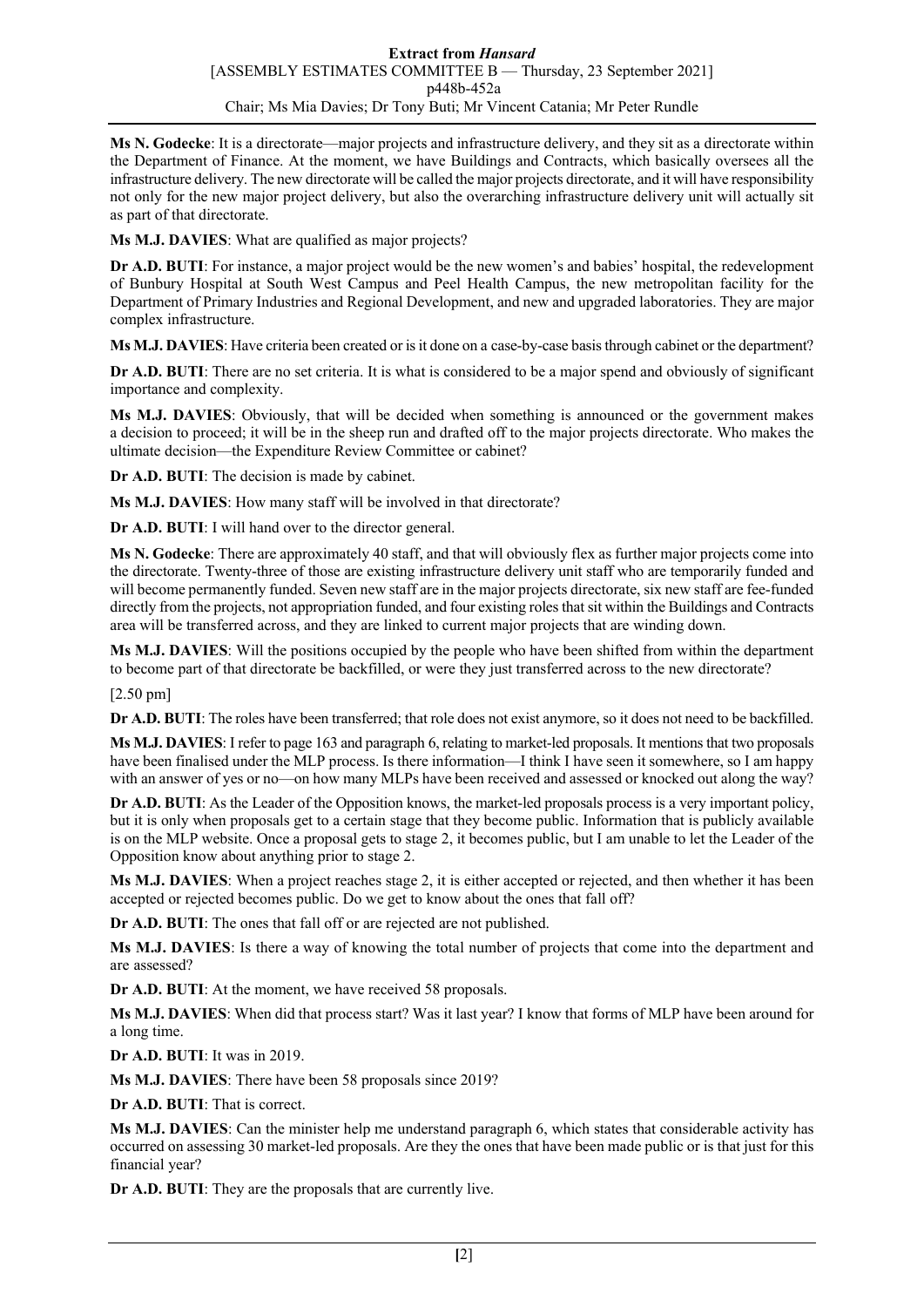**Ms M.J. DAVIES**: A concern raised about this process is that there is a lack of transparency: we do not know and we cannot see who the government is dealing with or how it is meeting that public accountability process. What measures are in place to make sure that the government is acting with the highest level of transparency? I can understand those concerns when we have private developers coming to government and pitching ideas that may or may not get any scrutiny from Parliament, the opposition or the public.

**Dr A.D. BUTI**: I understand, member, but if the proposals are to progress, they will become public at stage 2. If a proposal is rejected, it does not go any further, so I am not sure whether there should be that much concern. If a proposal has been rejected, it will not go any further, and a project at stage 2 that may progress to full completion will be made public.

I should add that probity advisers are appointed throughout the process. In many respects, it is at arm's length from government for much of initial stages of the process.

**Ms M.J. DAVIES**: What role does the minister have in that process?

**Dr A.D. BUTI**: The MLPs sit within the Department of Finance, so the Minister for Finance is responsible for the MLP process. The secretary will make an assessment of the proposal. It will also go to the minister responsible for the area—it might be health or it might be education—and they will look at it and agree with the assessment or not. Cabinet makes the ultimate decision on whether something is progressed at each of the stages.

**Ms M.J. DAVIES**: At what stage would the minister be aware of a proposal that comes into the department?

**Dr A.D. BUTI:** When it is brought to cabinet or when it goes public as well.

**Ms M.J. DAVIES**: Does it require a cabinet decision to go public?

**Dr A.D. BUTI**: There are a few processes here.

**Ms M.J. DAVIES**: It is not a gotcha; I am trying to understand where the minister is in the process.

**Dr A.D. BUTI**: The Leader of the Opposition asked a legitimate question. The secretary will make—director general, please correct me if do not get this right—an assessment. It will go to the minister responsible for that project and the Minister for Finance as well. Then the minister makes a recommendation to cabinet on whether to accept or reject the assessment by the secretary. Then, ultimately, cabinet will make the decision on whether it is rejected or it proceeds, and that will also happen at stages 2 and 3.

**Ms M.J. DAVIES**: When a proposal is brought to government, it goes to the unit within the department and an assessment is made. What happens to the proposal in the period between arriving at the department and getting to the minister's desk?

**Dr A.D. BUTI**: It goes through a steering committee process before it goes to the ministerial level. It is at arm's length from government in the initial stages.

**Ms M.J. DAVIES**: Minister, tell me if this does not fit in where we are, but I understand that this is a market-led proposal. I understand that the developer Cedar Woods' apartment complex had been approved for progress and was ready to go by 5 February this year, but it was not announced by the government until after 13 March. There has been some criticism that it was not announced prior to the election because it was a controversial project. Does the minister have any comments on that?

**Dr A.D. BUTI**: As the Leader of the Opposition knows, it is on the website. I do not have any comment to make on the Leader of the Opposition's assessment of any controversial aspect to it.

**Ms M.J. DAVIES**: Could the minister confirm when the final decision to progress that particular project was made by government?

**Dr A.D. BUTI**: I was not the minister at the time. I really have nothing further to add.

**Ms M.J. DAVIES**: So the minister cannot tell me as a matter of public information when the decision was made?

[3.00 pm]

**Dr A.D. BUTI**: Obviously, the decision would have been made at the cabinet level. It only goes public when it gets to stage 2, and that is the situation. If the member wants to put it on notice, I will see whether we can provide her with more information.

**Ms M.J. DAVIES**: Can the minister confirm whether that process had been completed or progressed through to the point at which it could be made public by 5 February this year?

**Dr A.D. BUTI**: The member should put the question on notice.

**Ms M.J. DAVIES**: I refer to page 164 and paragraph 11. Can the minister talk me through the \$20 million savings that have been achieved through the government office accommodation reform program? Where have those savings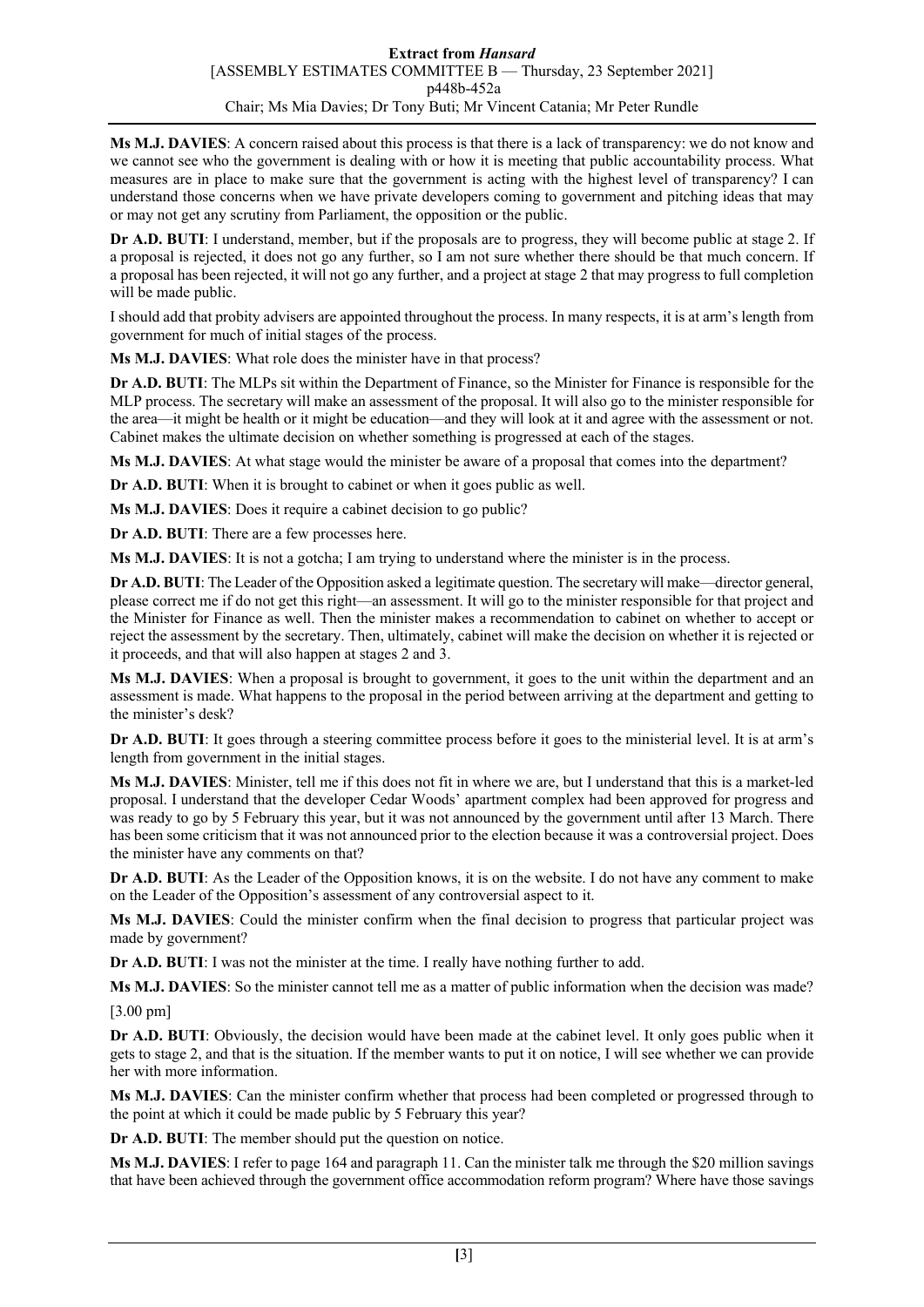been achieved? It says that that focus will continue during 2021–22, so what is the plan in terms of achieving further savings on that front?

**Dr A.D. BUTI**: Since the government office accommodation reform program targets were met and the reform program closed in early 2020, the Department of Finance has identified a further \$20 million in savings, taking the total savings since the reform was approved in 2017 to \$165 million. This has largely been achieved through negotiating more favourable lease terms, improving the use of government's existing assets through better asset management, and implementing various backfill strategies and contemporary office layouts such as activity-based workplaces. The Department of Finance in conjunction with other government agencies continues to work on establishing a portfolio that relies on a one-government approach, a more flexible approach that aligns with the government's broader initiatives and is scalable to accommodate any government need for changes. That is the situation.

**Ms M.J. DAVIES**: I refer to page 164 and paragraph 13, which states that "Finance is responsible for delivering two components of the State Electric Vehicles (EV) Strategy". How is that going? When it refers to "eligible vehicles", what are the eligible vehicles? There would be a significant fleet in regional WA. Is that problematic?

**Dr A.D. BUTI**: The government is committed to transitioning the fleet to low or zero emission electric vehicles. This is essential to reducing greenhouse gas emissions and supporting battery and hydrogen industries in WA. I hand over to Ms Ingham.

**Miss K.J. Ingham**: I thank the member for the question. Just to provide a bit more background on this item, as the minister has already mentioned, the Western Australian government is committed to transitioning its vehicle fleet to low or zero emission; however, as the member mentioned, it will only be those cars for which it really makes sense, so it does not include the whole of the state fleet. In terms of where we are now, we are talking about small and light passenger vehicles, so light fleet; small passenger vehicles; and the small and medium SUV fleet. We currently have 12 EVs in the fleet and we are progressing well towards that target. Our biggest challenge is around implementing charging infrastructure, but the government has already addressed that by putting aside \$800 000 to install charging infrastructure, so we are now focusing on rolling that out.

**Ms M.J. DAVIES**: Is there a breakdown of where that is happening? Obviously, it is relatively easy for that to happen in metropolitan areas, but is that happening regionally as well?

**Dr A.D. BUTI**: I hand over to Ms Ingham.

**Miss K.J. Ingham**: Thank you. I thank the member for the follow-up question. To provide that additional piece of information, it is happening where it makes sense to do so. Obviously, we are not going to put EVs where cars are going to be driving for a very long period and where there is no charging infrastructure. If the member would like specific information about where we are targeting our efforts, we can provide that as supplementary information.

**Ms M.J. DAVIES**: Yes, I would; thank you.

Mr V.A. CATANIA: Finally! Finally, some sense!

**Dr A.D. BUTI**: I am the minister, so I will decide on those matters, thank you, member in the background. Is he registered to speak?

**Ms M.J. DAVIES**: He is.

**Dr A.D. BUTI**: You cannot have four of you.

**Mr V.A. CATANIA**: There are three of us.

**Ms M.J. DAVIES**: The minister's department has indicated that the information is available. Will the minister provide that information?

**Dr A.D. BUTI**: I will determine that. If the member wants to put it on notice, we will provide the information.

**The CHAIR**: Does the minister agree to provide the supplementary information? If so, state exactly what information will be provided.

**Dr A.D. BUTI**: I will provide it on notice if the member wants it. If the member wants it, she can put a question on notice.

**The CHAIR**: That is not being provided as supplementary information?

**Dr A.D. BUTI**: No.

**The CHAIR**: Thank you, minister.

**Ms M.J. DAVIES**: Apparently not, because the minister is not willing to actually provide any information, even though that is the whole purpose of budget estimates. It is actually available in the department. I do not understand why the minister would not want the public to know. The information is available in his department.

**Dr A.D. BUTI**: I do not know why the Leader of the Opposition will not put it on notice. Put it on notice!